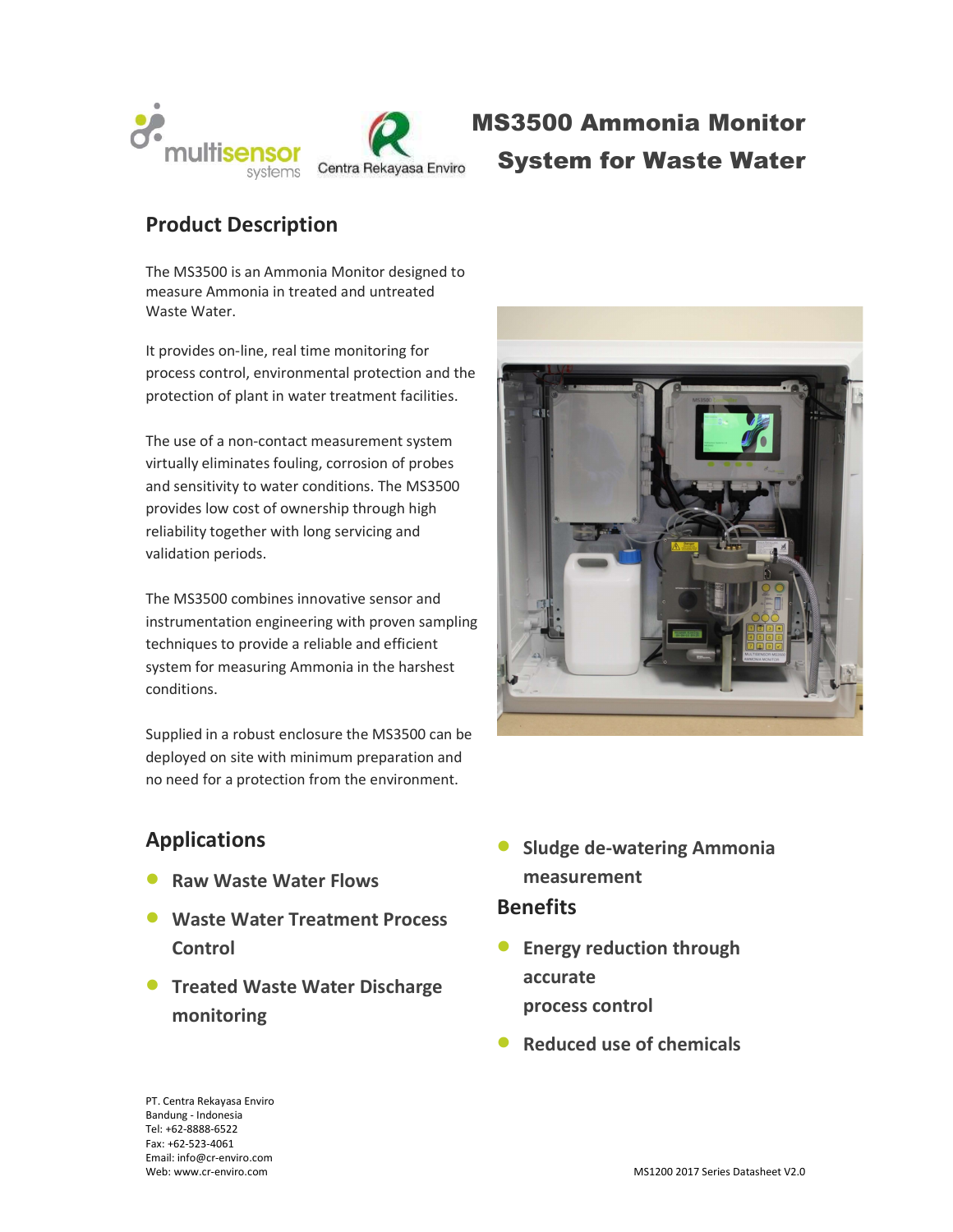#### • Low maintenance costs • High reliability



#### **BACKGROUND**

The Multisensor Systems MS3500-01 is a non-contact system for measuring Ammonia levels in the most arduous of conditions at the head of a waste water treatment facility. Its intended applications are to provide data for process control, with resultant reductions in energy and chemicals needed for treatment, to allow monitoring of the re-circulation of high Ammonia loads and in process monitoring.

The system comprises a sampling chamber filled by a vacuum pump, a sensor head, pneumatics and an instrument which provides the user interfaces, communications and control functionality.

The system is enclosed in a temperature controlled enclosure which can be positioned outside without further components or cost.

#### PRINCIPLE OF OPERATION

The principle of operation is the measurement of headspace gases from a sample tank containing the waste water to be measured.

The MS3500 works by passing water through a sample tank as shown below. Sodium Hydroxide (NaOH) is added to increase the pH of the waste water, converting NH<sub>4</sub><sup>+</sup> to Ammonia. Through the use of Henry's Law the concentration of gases in the headspace is proportional to the concentration of the substance in the water. The Ammonia and other volatiles in the waste water will pass into the headspace above the waste water where it will be trapped. This will continue until equilibrium is reached.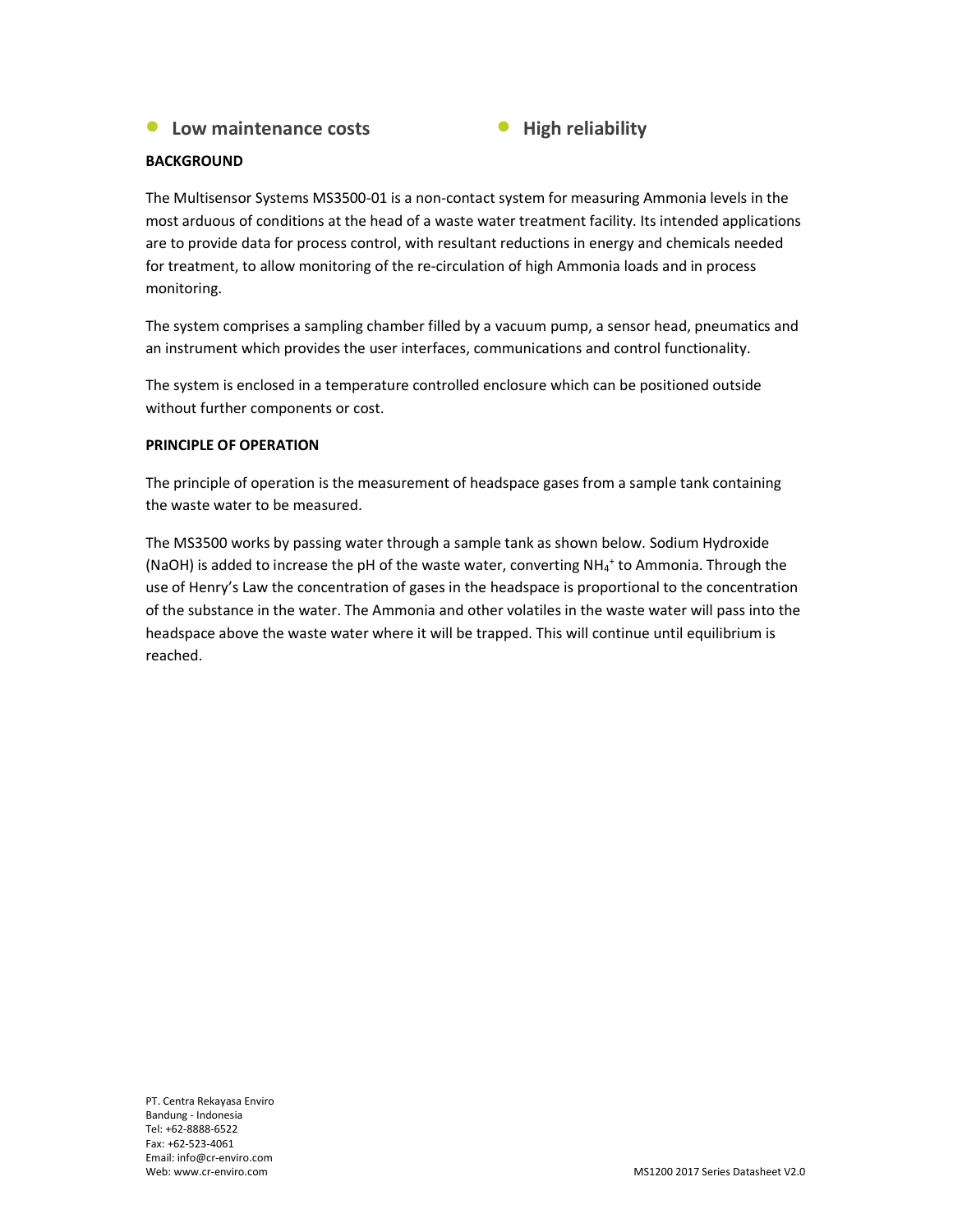

A sample of the headspace gases are then passed across sensors in the MS3500 sensor head which respond to the Ammonia in the headspace but reject other contaminants. This response is then analysed by the instrument and a concentration value is generated based upon the relationship between the concentration present in the headspace and that in the water.

#### CALIBRATION

For the detailed calibration technique see MS3500 Operation and Maintenance Manual. The technique is to present standards of Ammonia in water to the instrument. Calibration is then done either automatically by the instrument or can be done manually.

Validation of systems in the field is achieved using the Multisensor Validation Kit which presents a standard concentration to the instrument.

#### TYPICAL PERFORMANCE

PT. Centra Rekayasa Enviro Bandung - Indonesia Tel: +62-8888-6522 Fax: +62-523-4061 Email: info@cr-enviro.com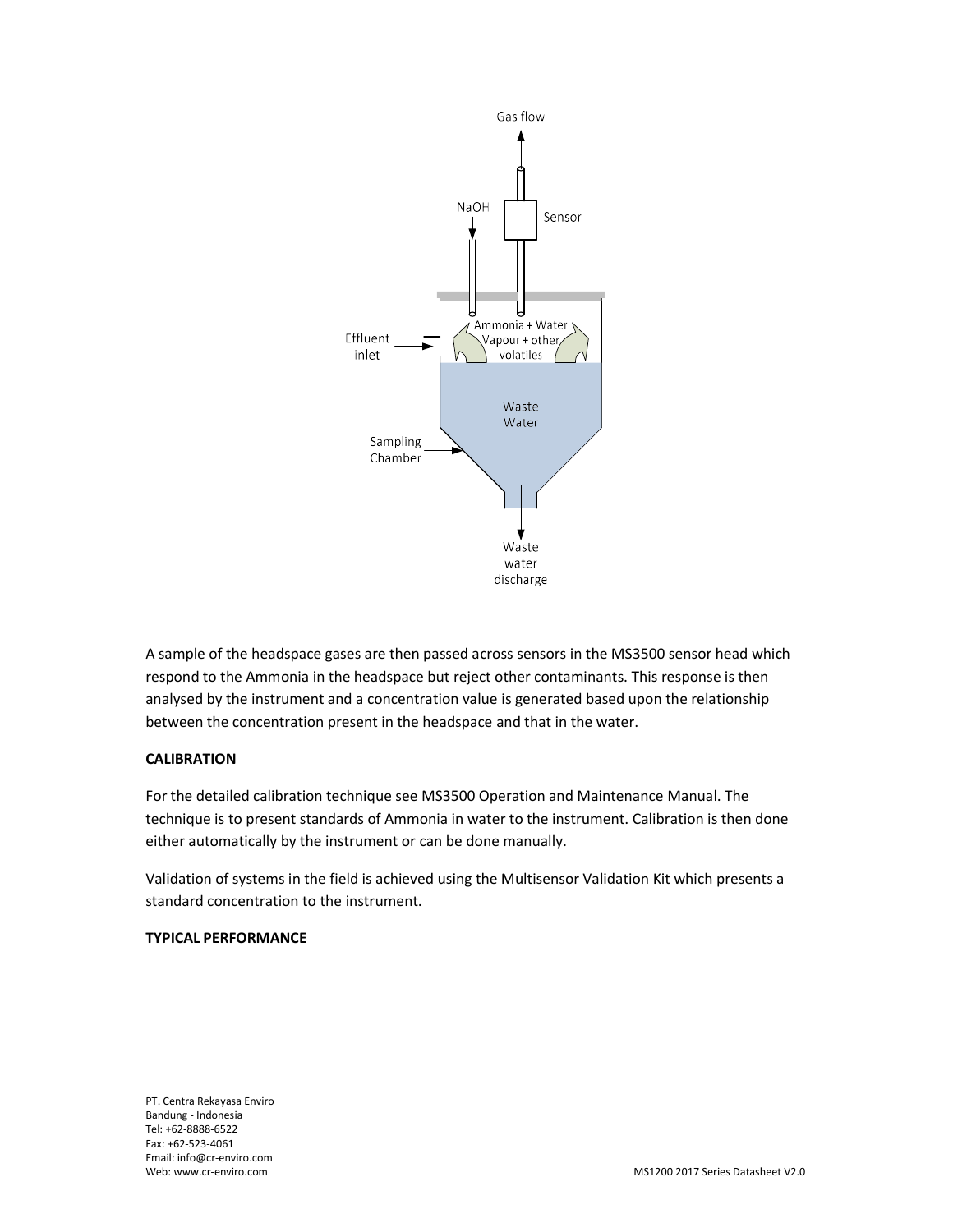



Typical response compared to measurement from a certified laboratory.